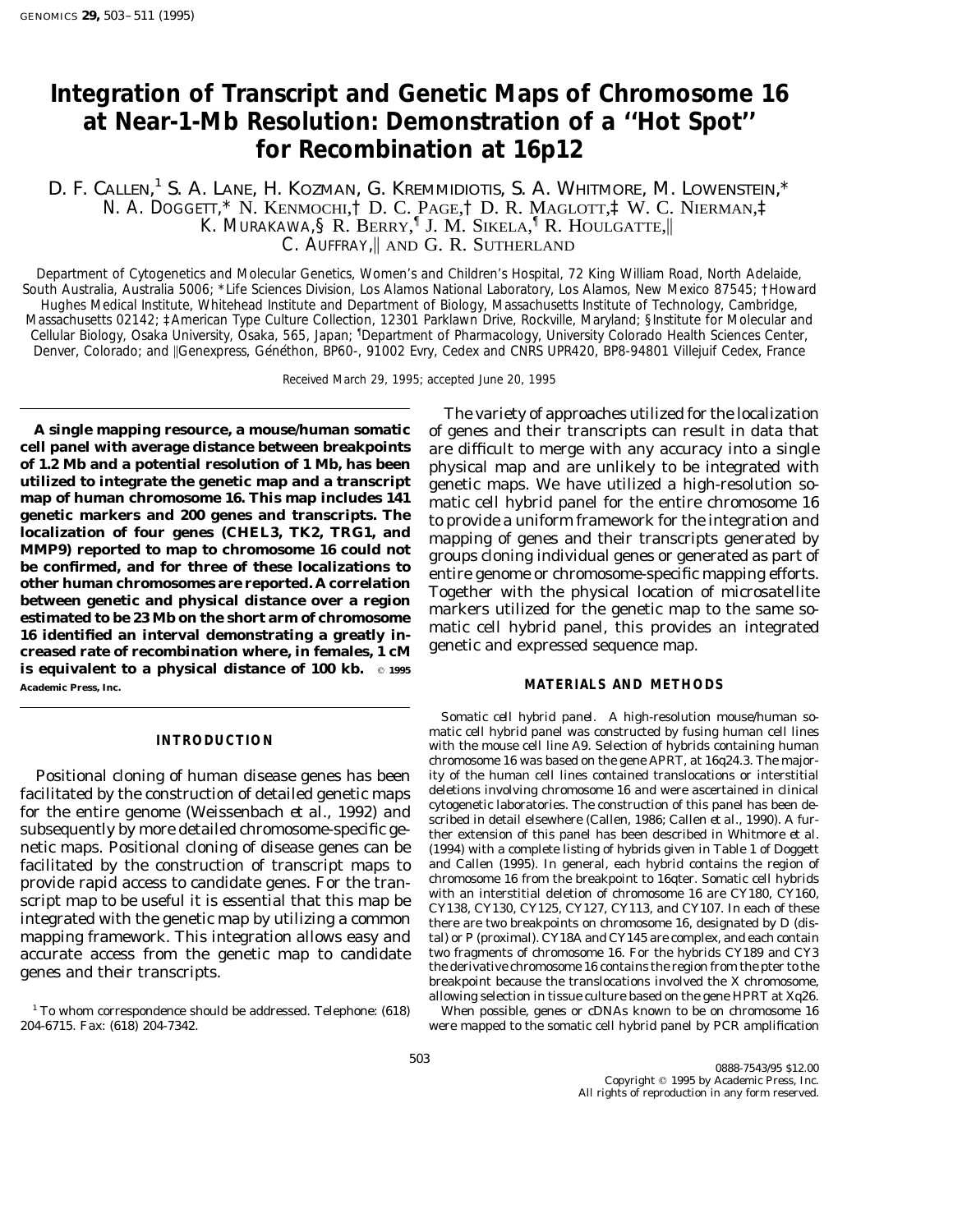ium bromide-stained agarose gels. Mapping was initially against a Workshop on Chromosome 16 (Doggett and Callen, 1995). Additional subset of the panel (hybrids CY2, CY3, CY12, CY105, CY126, and mapping information is available from the Los Alamos National Lab-CY186, A9 mouse control, human control), with subsequent screen- oratory (http://www-ls.lanl.gov/masterhgp.html). ing of additional hybrid cell lines in the identified region to achieve final localization.

*Genes.* Whitmore *et al.* (1994) reported genes and transcripts that **RESULTS** were mapped to a subset of the present hybrid panel, and when necessary the localizations have been further refined by screening<br>the additional somatic cell hybrids. Since that previous report, the<br>following gene localizations to the somatic cell panel have been pub-<br>lished: SLC9A5 ( lished: SLC9A5 (Klanke et al., 1995), PLCG2 (Hernandez et al.,

from GenBank, and when possible oligoprimers were designed within<br>the 3' or 5' untranslated regions. This reduces the possibility of PCR<br>amplification of large introns or of a similar size band from mouse<br>DNA. Table 1 give

Transcripts. The majority of mapped transcripts were generated<br>from the sequencing of randomly isolated cDNAs. These were initially localized genes or to each other; see Fig. 1.<br>ially localized to chromosome 16 by analysi

utilizing PCR-based microsatellite markers. This map was con-<br>structed with the BUILD option of CRIMAP. Subsequently, addi-<br>to chromosome 16 by analysis of somatic cell hybrids tional loci that mapped to physical intervals on the somatic hybrid-<br>based physical map but that were not represented on the framework<br>untranslated region of the sequence (GenBank Accesbased physical map but that were not represented on the framework<br>map were included. These additional loci were inserted using the<br>ALL option of CRIMAP with genetic distances calculated by the<br>FIXED option. The genetic mar PCR to the somatic cell hybrid panel. There are additional microsatellite markers that have been localized on the physical map but of TK2 on chromosome 15. TRG1, a gene coding for

the Genethon megaYAC library. Each STS was positive for an avertranslated region and the reverse primer in the coding age of 5 megaYACs and each megaYAC contained an average of 3.5 sequence, failed to generate any bands specific for chro-STSs. The distances between STSs in this map were estimated by<br>using the optimal spacing of STS with the SEGMAP v2.5 program.<br>These data were graphically represented in the SIGMA program.<br>This permitted the positioning of measured distances along the chromosome between STSs in adjacent like gene (TRGL1) is at 1p34–p36; however, the primintervals of the breakpoint map. For the purposes of the present ers used for TRG1 showed no homology to the sequence

available from DFC by request. Some mapping data have been sub- region of MMP9 sequence (GenBank Accession No.

using oligoprimers. The amplified products were visualized on ethid- mitted to GDB as ''map strings'' following the Third International

1994), DNL1 (Yasuda *et al.,* 1995), MRP (Kuss *et al.,* 1994), SAH breakpoints defines 82 intervals at an average resolu- (Samani *et al.*, 1994), STM (Aksoy *et al.*, 1994), GTF3C1 (D'Arigo *et* tion of 1.2 Mb and potentially provides an average map-<br>*al.*, 1995), ITGAL and ITGAX (Kremmidiotis *et al.*, unpublished), ping resolution over th The gene CBFB was mapped by probing Southern blots of somatic mately 1 Mb. The density of genes varies for different cell hybrid DNA with a probe showing homology to the published regions of the chromosome. For example, only one transequence of this gene. The gene BCGF1 was mapped by hybridizing script has been found to map between CY185 and CY11<br>to Southern blots of hybrid DNA a probe amplified from genomic (2.7 Mb estimated size) and within the inte The Genome Data Base (GDB) was utilized to identify genes map- brid CY130 (4.2 Mb estimated size). A high concentraping to chromosome 16. For each gene the sequence was accessed tion of genes was found at bands 16q24.3 and in the

had been identified as mapping to chromosome 16. Primers were as fore provides a localization for this gene. Several of published for the genes STP (Dooley *et al.,* 1994) and HMOX2 (Kutty the mapped transcripts from the Genexpress program *et al.,* 1994).<br>*Transcripts.* The majority of mapped transcripts were generated already localized genes or to each other: see Fig. 1

1992; Durkin *et al.,* 1992; Polymeropoulos *et al.,* 1993; Murakawa *et* tylcholinesterase-like 3, was reported to be on 16p11– *al.,* 1994; Auffray *et al.,* 1995) and/or can be accessed from GDB by q23 by *in situ* hybridization studies (Soreq *et al.,* 1987). utilizing the appropriate D16S number. All transcripts, except those southern blot hybridization to a panel of somatic cell<br>reported by Whitmore *et al.* (1994), were localized by PCR.<br>*Genetic map.* A framework genetic ma have not been placed on this genetic map. <br> **a** glycine tRNA, was assigned to chromosome 16 by *Physical distances.* A megaYAC contig consisting of 700 mega-<br>YACs and 400 STSs has been constructed for chromosome 16 (Dog-<br>gett and Callen, 1995). To construct the contig, STSs were localized<br>to the high-resolution soma study, genetic markers were assumed to lie midway between the of this gene (GenBank AM13661). MMP2 (formerly<br>breakpoints defining an interval, and if more than one marker was<br>in an interval these were distributed evenly.<br>A somatic cell hybrids is available from the NIGMS Human Genetic<br>Mutant Cell Repository (Camden, NJ). Other hybrid cell lines are *al.*, 1991). Primers generated from the 5' untranslated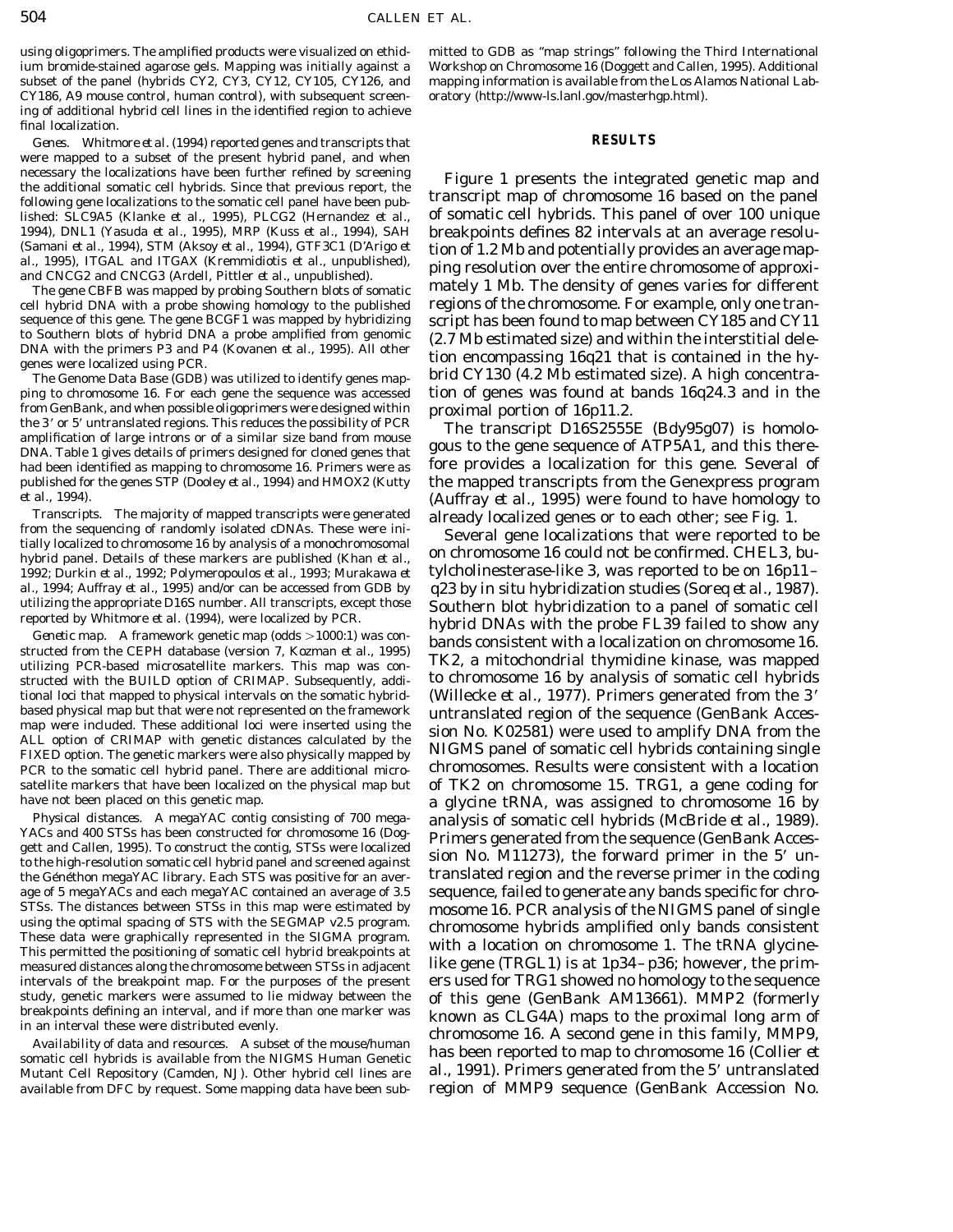Primers for Genes Localized to Chromosome 16 by Analysis of the Somatic Cell Hybrid Panel Primers for Genes Localized to Chromosome 16 by Analysis of the Somatic Cell Hybrid Panel

|                     | Size product<br>ep | Primers <sup>a</sup>                                                                                                                                                                                               | localization<br>Published | <b>Method</b> <sup>b</sup> | Reference                     |
|---------------------|--------------------|--------------------------------------------------------------------------------------------------------------------------------------------------------------------------------------------------------------------|---------------------------|----------------------------|-------------------------------|
| <b>SSTR5</b>        | 209                | უ<br>ს<br>CTA<br>CAT<br>.<br>სე<br><b>UCL</b><br>CAC<br><b>AAE</b>                                                                                                                                                 | $\frac{6}{1}$             | Hybrids                    | Panetta et al. (1993)         |
| TPSI                | 250                | Ü<br>TTC<br>C<br>C<br>TGC<br>TGA<br><b>GGT</b><br>CAC<br>ACT<br>CAC<br>TGA<br>AAA<br><b>TGG</b><br>CCA<br>CAC<br><b>TGT</b>                                                                                        | $\frac{6}{1}$             | Not known                  | Moxley et al. (1994)          |
| CDR <sub>2</sub>    | 400                | н<br>CTT<br>AGG<br>TTG<br>CH <sub>0</sub><br>TCA<br>GCA<br>CCA<br>CO<br>CO<br>Ë<br>59<br>ACG<br>TGA<br><b>TAA</b><br>ATG<br>CTC<br>1                                                                               | $16p12-p13.1$             | <b>FISH</b>                | Cress et al. (1992)           |
| DCI                 | 250                | Н<br>CAT<br>ACC<br>AAC<br>GAA<br>GAG<br><b>CHO</b><br><b>CHO</b><br>TCT<br>ACC<br>E<br>GAC<br>CTG<br>CCC<br>AAA<br>AGA<br>TTG                                                                                      | 16p13.3                   | <b>FISH</b>                | Janseen et al. (1994)         |
| RPS <sub>2</sub>    | 214                | <b>GGT</b><br>TCT<br>CCT<br>GAA<br>AC<br>GGA<br>TCC<br>595<br><b>TGG</b><br><b>PLG</b><br>AGG<br>CCT<br>595<br><b>TTC</b><br>AAA<br>AAC<br>AGA                                                                     | Unassigned                |                            |                               |
| RPS15A              | 236                | C <sub>C</sub><br>Ü<br><b>TOT</b><br><b>TOT</b><br>CAA<br>TTG<br>TGG<br>CAG<br>GTA<br>E<br><b>GGT</b><br>TGG<br>FTT<br>GAG<br>CAG<br>CAT<br><b>PLLC</b>                                                            | Unassigned                |                            |                               |
| UQCRC2              | 162                | CTGG<br>CAG<br>CO<br>C<br><b>GGT</b><br>GAA<br><b>GCT</b><br>TTA<br><b>CCC</b><br>ATT<br>AGA<br>ACT<br>GAG<br><b>PTG</b><br>CAG<br>TТP<br>GTT<br>TGA<br>TTA<br>CAA<br><b>AAT</b><br>ACA<br>CAC<br>CAG              | 16p12                     | <b>FISH</b>                | Duncan et al. (1993)          |
| CA5L                | 500                | $\Gamma\text{C}$<br>$\mathbb A\mathbb T$<br><b>ATG</b><br><b>CTT</b><br>ATG<br>CTG<br>AGA<br>5D<br>C<br>GAG<br>CAG<br>TGG<br>CTG<br>TCG<br>CCT                                                                     | $\overline{16}$           |                            | Nagao et al. (1995)           |
| CA5                 | 520                | <b>C</b><br>CTG<br>TGG<br>E<br>ATG<br>AGA<br>GAG                                                                                                                                                                   | $\frac{6}{16}$            | Hybrids                    | Nagao et al. (1993)           |
| PRKM <sub>3</sub>   | 260                | AGA<br>AT<br>ATG<br><b>GTT</b><br>CTG<br>ACT<br>CGT<br>CAG<br>CAG<br>CGCA<br>CCA<br>TCC<br>ATT<br>CTG<br>CCT<br>CTC                                                                                                | $\frac{6}{1}$             | $Hybrids$                  | Charest et al. (1993)         |
| SGLT2               | 154                | ひ<br>ACT<br>GGA<br>ATG<br>CAG<br>GAG<br>ACA<br><b>AAT</b><br>CCA<br>CTC<br><b>GCC</b><br>CTG<br>AGC<br>GAZ<br>CAC<br>ACT<br><b>GTG</b><br><b>AGC</b><br><b>ATA</b><br>GAA<br>TCC<br>ACC<br>TGG                     | 16p11.2                   | Hybrids                    | Wells et al. (1993)           |
| CD19                | 170                | <b>COLL</b><br>AGA<br>AAC<br>CTC<br>TCT<br><b>ACG</b><br>TCA                                                                                                                                                       | 16p11.2                   | <b>FISH</b>                | Ord et al. (1994)             |
| PPP2CBP             | 234                | Ч<br>ひ<br><b>ACA</b><br>GTG<br>ATC<br>CCC<br>ყ<br>ს<br>ATG<br>CAG<br><b>TTD</b><br>CAG<br>CTG<br>ELI<br>ELP<br>O<br><b>ATC</b><br>AGC<br>CCT<br>AGC<br>CAG<br>GGA<br><b>GAT</b><br><b>GGT</b><br>TGA<br>TAT<br>CAT | $\frac{6}{1}$             | Hybrids                    | Jones et al. (1993)           |
| FUS                 | 144                | Ą<br>$\Delta^{\!\!\!c}_i$<br>CAC<br>TAC<br>GAG<br><b>GGT</b><br><b>GGT</b><br>GAA<br>AGG<br><b>TTG</b><br>TCC<br>GAZ<br>GAT<br>CAG<br>ATG<br>GAT<br>AAG<br>GGT                                                     | 16p11                     | Cytogenetics               | Rabbitts et al. (1993)        |
| CES1                | 270                | AGA<br>AC<br>CAA<br><b>AAT</b><br>ACA<br>GGA<br><b>GTC</b><br>GAA<br>GAG<br>5U<br>GAA<br>GCT<br>AAA<br>CCA<br>GGC<br>CCC                                                                                           | $16q13 - q22.1$           | Hybrids                    | Becker-Follmann et al. (1991) |
| POLR <sub>2</sub> C | 400                | GAG<br><b>TCT</b><br>E<br>U<br>CHO<br>E<br>ACT<br>CAG<br><b>CTT</b>                                                                                                                                                | $16q13 - q21$             | <b>FISH</b>                | Acker et al. (1994)           |
| CSNK2A2             | 410                | O<br><b>TTG</b><br>უ<br>თ<br>GCA<br>CTG<br>CTA<br><b>GGT</b><br><b>CCC</b><br><b>ACG</b><br>შე<br>მ<br>GAZ<br>$\overline{\Gamma}$<br>AAA<br>GAA<br>TGG<br>GAC<br>TGG                                               | $16p13.2-p13.3$           | <b>HSLE</b>                | Yang-Feng et al. (1994)       |
| <b>HODH</b>         | 3                  | ひ<br>ACT<br>CAT<br>უ<br>ს<br>CCA<br><b>GAT</b><br>ATG<br><b>CCT</b><br><b>CCC</b><br>CTA<br><b>CCC</b><br>$\rm CTC$<br>ACT<br>CGC<br>GTA<br>CTT                                                                    | 16q22                     | <b>FISH</b>                | Barnes et al. (1993)          |
| <b>CYBA</b>         | 316                | AT<br>TCA<br>GAC<br>AG<br>AGC<br>TGT<br>AGC<br>TCC<br><b>GGG</b><br><b>TGC</b><br>TGG<br>TCC<br>CAG<br>GAC<br>GTG<br>5DD                                                                                           | 16q24                     | <b>FISH</b>                | Dinauer et al. (1990)         |
| <b>CMAR</b>         | 170                | 9<br>U<br>TCA<br>CCA<br>AGC<br>TCT<br>CCC<br>CTA<br>CAG<br>GTC<br>GAA<br>ATI<br><b>CCG</b><br>AAG<br>GTT<br>GAG<br>GTG<br><b>TGT</b>                                                                               | $16q23 - q24$             | Linkage                    | Koyama et al. (1993)          |
| <b>MCIR</b>         | 400                | $\overline{A}$<br>ACC<br>TOT<br>TAG<br>AAA<br>TCG<br>GAC<br>GTG<br>CGT<br>GAG<br><b>ATG</b><br>TGC<br>CCA<br>CAC<br><b>GGT</b><br>GAC<br>CAA                                                                       | 16q24.3                   | <b>FISH</b>                | Gantz et al. (1994)           |
| RPL13               | 460                | ACC TA<br>CAG<br>TAG<br><b>TGC</b><br>TTA<br>TGC<br><b>TPD</b><br>TTC<br>TGG<br>GAA<br>TCZ<br><b>CCC</b><br>PCC<br>AGT<br>$_{\mathrm{CT}}^{\mathrm{CGT}}$<br>CTT<br><b>CCL</b><br>CCL<br>CTG<br>CAT<br>CGA         | Unassigned                |                            |                               |

# <sup>a</sup> Primers are listed in 5′ to 3′ order with forward primer listed first and then the reverse primer.<br><sup>h</sup> Method of gene localization is by fluorescence in situ hybridization to metaphase chromosomes (FISH), analysis of m

<sup>a</sup> Primers are listed in 5′ to 3′ order with forward primer listed first and then the reverse primer.<br><sup>h</sup> Method of gene localization is by fluorescence in situ hybridization to metaphase chromosomes (FISH), analysis of m the breakpoint of a translocation involving chromosome 16 (cytogenetics), or by genetic linkage (linkage).

# INTEGRATION OF TRANSCRIPT AND GENETIC MAPS 505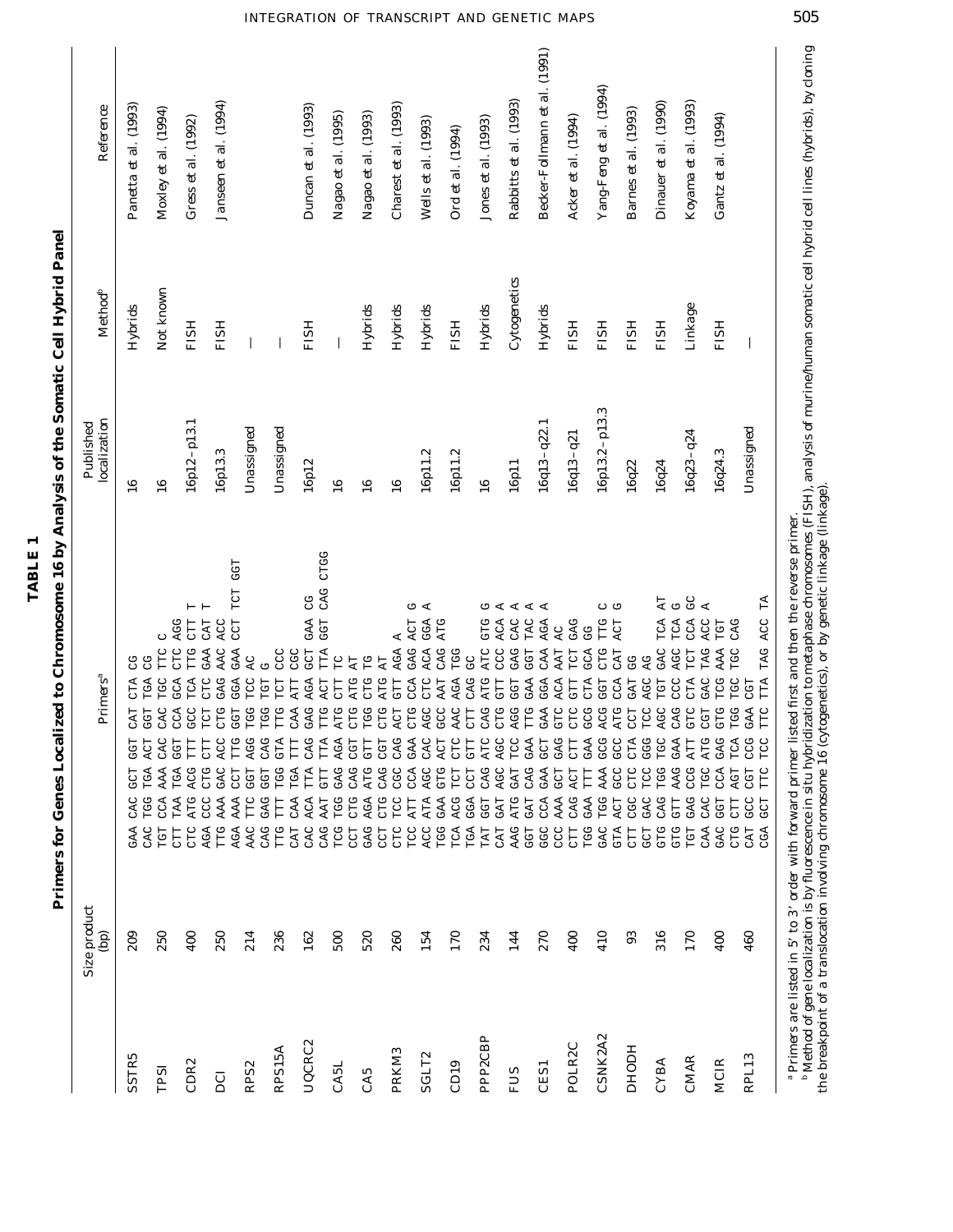| $CY190 \sqrt{CY186}$<br><b>AssiZO</b> A002AD<br>$CY14 \sqrt{CY192}$<br>C(189)<br>CY18                                                                                                                                                                                                                               |                                                                                                                             |                                                                                                                               |                                                                                                                                                                                                                                                                                          |                                                        |                                     |                 |                                                                                                  |                                                 | $\mathbf{S}$                          |
|---------------------------------------------------------------------------------------------------------------------------------------------------------------------------------------------------------------------------------------------------------------------------------------------------------------------|-----------------------------------------------------------------------------------------------------------------------------|-------------------------------------------------------------------------------------------------------------------------------|------------------------------------------------------------------------------------------------------------------------------------------------------------------------------------------------------------------------------------------------------------------------------------------|--------------------------------------------------------|-------------------------------------|-----------------|--------------------------------------------------------------------------------------------------|-------------------------------------------------|---------------------------------------|
|                                                                                                                                                                                                                                                                                                                     | HBA<br>MPC                                                                                                                  |                                                                                                                               | S464E(ScDNA254)                                                                                                                                                                                                                                                                          |                                                        |                                     |                 | <b>S85(3'HVR)</b>                                                                                |                                                 | $\overline{0}$ .                      |
|                                                                                                                                                                                                                                                                                                                     | ES                                                                                                                          | IE(Cdalag06)<br>\$258                                                                                                         |                                                                                                                                                                                                                                                                                          |                                                        |                                     |                 |                                                                                                  |                                                 |                                       |
|                                                                                                                                                                                                                                                                                                                     |                                                                                                                             |                                                                                                                               |                                                                                                                                                                                                                                                                                          | S521(AFMa139wg)                                        |                                     |                 | S525(16AC308G7)                                                                                  | $1 \quad 11$                                    | 5.789<br>7.89                         |
|                                                                                                                                                                                                                                                                                                                     | DÉS<br>Réf                                                                                                                  | 373/374)<br>ST01015)<br><b>S426EC</b><br>S436ECE                                                                              | S2558E(Bdya4b02)<br>S2568E(Cda0nh11)<br>\$439E(EST00426)                                                                                                                                                                                                                                 | S94(16ACVK5)                                           |                                     |                 | $\frac{3291(164C2.5)}{5283(5M7)}$                                                                | $\perp$                                         |                                       |
| $_{23\mathrm{HA}}$ $\downarrow$                                                                                                                                                                                                                                                                                     |                                                                                                                             |                                                                                                                               |                                                                                                                                                                                                                                                                                          | S468(c28)                                              |                                     |                 |                                                                                                  |                                                 |                                       |
|                                                                                                                                                                                                                                                                                                                     | HMOX2                                                                                                                       | 56(NIB2292)<br>4E(Cda0ca10)<br>S265<br>S2564                                                                                  | S2385E(Cda1eg08)<br>S2335E(Bda26612)                                                                                                                                                                                                                                                     | S523(16AC13H1)<br>S510(AFM312vd5)                      |                                     |                 | S453(16AC301G12)                                                                                 | $\mathbf{L}$                                    | 12.2                                  |
| <b>ABILA CARY</b><br>CY194V                                                                                                                                                                                                                                                                                         | DNLI                                                                                                                        |                                                                                                                               |                                                                                                                                                                                                                                                                                          |                                                        |                                     |                 | S423(AFM249yc5)                                                                                  | $\blacksquare$<br>$\overline{1}$                | 12.2                                  |
| $CY196V$ $CY197V$                                                                                                                                                                                                                                                                                                   | IMPDHLI                                                                                                                     | S43E(EST00373)<br>S42BE(EST00373)                                                                                             |                                                                                                                                                                                                                                                                                          | S513(AFM321th5)<br>S406(AFM079yh3)                     | S502(AFM266xg9)<br>S495(AFM199zb10) | S509(AFM308yf9) | S506(AFM297yg5)<br>S418(AFM225xd2)                                                               | $\mathsf{L}$                                    | $16.4$<br>18.8<br>$\mathbf{1}$        |
| $CY198\sqrt{\ }$                                                                                                                                                                                                                                                                                                    |                                                                                                                             |                                                                                                                               |                                                                                                                                                                                                                                                                                          |                                                        |                                     |                 |                                                                                                  |                                                 |                                       |
| $\frac{1}{2}$ $\frac{1}{2}$ $\frac{1}{2}$ $\frac{1}{2}$ $\frac{1}{2}$ $\frac{1}{2}$ $\frac{1}{2}$ $\frac{1}{2}$ $\frac{1}{2}$ $\frac{1}{2}$ $\frac{1}{2}$ $\frac{1}{2}$ $\frac{1}{2}$ $\frac{1}{2}$ $\frac{1}{2}$ $\frac{1}{2}$ $\frac{1}{2}$ $\frac{1}{2}$ $\frac{1}{2}$ $\frac{1}{2}$ $\frac{1}{2}$ $\frac{1}{2}$ | BCM<br><b>PRMI</b>                                                                                                          | \$442E(EST00831)<br>\$465E(ScDNA-321)<br>\$466E(ScDNA-A235)                                                                   | [S2596E(Cdazrc09),S2608E(Cdyzrc09)]                                                                                                                                                                                                                                                      | \$407(AFM113xe3)<br>\$414(AFM205za11)                  |                                     |                 | S404(AFM056yf6)<br>\$497(AFM218ya11)                                                             | $\mathbf{I}$<br>$\overline{1}$                  | 22,7<br>$\mathbf{1}$                  |
| $CYI9I\psi$                                                                                                                                                                                                                                                                                                         |                                                                                                                             | S2658(IB1842)                                                                                                                 |                                                                                                                                                                                                                                                                                          | (AFM133xf5)                                            |                                     |                 |                                                                                                  |                                                 |                                       |
| <b>∱</b> 61,2                                                                                                                                                                                                                                                                                                       |                                                                                                                             |                                                                                                                               | (051476)<br>82604E(Cdy1eb04)<br>82537E(Bda84do2)                                                                                                                                                                                                                                         |                                                        |                                     |                 |                                                                                                  |                                                 |                                       |
| $CY185\sqrt{\ }$                                                                                                                                                                                                                                                                                                    | <b>NRP</b><br>MYH11                                                                                                         | $\frac{\frac{32662(\text{NIB558})}{32570\, \text{ECdaof}(12)}}{\frac{32586\, \text{ECda1ff111}}{32547\, \text{E(bdy31d05)}}}$ |                                                                                                                                                                                                                                                                                          | 849(16ACCRI-0114)<br>8405(AFM070ya1)<br>850(AFM113xa9) | S312(MIT-1103)<br>S454(16AC45G5)    |                 | S292(16AC2.3)                                                                                    | L                                               | 38.0                                  |
|                                                                                                                                                                                                                                                                                                                     |                                                                                                                             |                                                                                                                               |                                                                                                                                                                                                                                                                                          |                                                        |                                     |                 | S79A(16AC66F3)                                                                                   | $\overline{1}$                                  | 42.2                                  |
| $\begin{array}{l} \mathrm{FA16A} \\ \mathrm{CT183} \end{array}$                                                                                                                                                                                                                                                     |                                                                                                                             |                                                                                                                               |                                                                                                                                                                                                                                                                                          |                                                        |                                     |                 | S287(16XE81)                                                                                     | $\mathbf{I}$<br>$\mathbf{I}$                    | 43.7<br>$\mathbf{I}$                  |
| $\overline{\rm cr}$ i63 $\pmb{\Downarrow}$                                                                                                                                                                                                                                                                          | RPS15A                                                                                                                      |                                                                                                                               |                                                                                                                                                                                                                                                                                          | \$499(AFM259xb9)<br>\$410(AFM165yb6)                   |                                     |                 | $SSO I (AFM I I J x a 9)$                                                                        | $\mathbf I$                                     | 45.0                                  |
| $_{\rm crit}$                                                                                                                                                                                                                                                                                                       | 34H                                                                                                                         | S2597E(Cdazwb05)                                                                                                              |                                                                                                                                                                                                                                                                                          | \$452(16AC33A4)<br>\$370(16AC25H11)                    | S467(MS45)                          |                 | S524(16AC40A7)                                                                                   | $\overline{\phantom{a}}$<br>$\mathbf{I}$        | 49.3                                  |
| →<br>CY180(P)                                                                                                                                                                                                                                                                                                       |                                                                                                                             | S2577E(Cda11d08)<br>S2569E(Cda0pg10)                                                                                          |                                                                                                                                                                                                                                                                                          |                                                        | SS35(UT480)                         |                 |                                                                                                  |                                                 |                                       |
| $CY175\sqrt{ }$                                                                                                                                                                                                                                                                                                     |                                                                                                                             |                                                                                                                               |                                                                                                                                                                                                                                                                                          |                                                        |                                     |                 |                                                                                                  |                                                 |                                       |
|                                                                                                                                                                                                                                                                                                                     | CRYM                                                                                                                        | S2574E(Cda0ua09)                                                                                                              |                                                                                                                                                                                                                                                                                          |                                                        |                                     |                 |                                                                                                  |                                                 |                                       |
| $\overline{\text{C}}$ 1450) $\overline{\downarrow}$                                                                                                                                                                                                                                                                 | UQCRC2(S2552E(Bdy60f04)]<br>CDR2                                                                                            |                                                                                                                               |                                                                                                                                                                                                                                                                                          |                                                        |                                     |                 |                                                                                                  |                                                 |                                       |
| $\alpha$ <sub>13</sub> $\downarrow$                                                                                                                                                                                                                                                                                 |                                                                                                                             |                                                                                                                               |                                                                                                                                                                                                                                                                                          | S293(16AC6.16)<br>S328(SMB)                            |                                     |                 |                                                                                                  |                                                 |                                       |
| $\cos \psi$                                                                                                                                                                                                                                                                                                         |                                                                                                                             |                                                                                                                               |                                                                                                                                                                                                                                                                                          | S294(16ACI)                                            |                                     |                 |                                                                                                  |                                                 |                                       |
|                                                                                                                                                                                                                                                                                                                     |                                                                                                                             |                                                                                                                               |                                                                                                                                                                                                                                                                                          | \$401(AFM025tg9)                                       | S536(UT482)                         |                 |                                                                                                  | 11111                                           |                                       |
|                                                                                                                                                                                                                                                                                                                     | PRKCB:                                                                                                                      |                                                                                                                               |                                                                                                                                                                                                                                                                                          | S403(AFM049xd2)<br>S417(AFM220xb10)                    | SS37(UT483)                         |                 | S412(AFM191wb10)<br>S420(AFM238xb2)<br>S319(I6ACCR1-0391)<br>S67(I6ACCR1-0391)<br>S295(I6AC62F3) | 111                                             | ದ ಸ್ಥೆತಿ<br>ದ ಸದ ಪರಿ<br>$\frac{1}{2}$ |
| $CT165\sqrt{\frac{1}{2}}$                                                                                                                                                                                                                                                                                           |                                                                                                                             | S2572E(Cda0sf04)                                                                                                              |                                                                                                                                                                                                                                                                                          |                                                        |                                     |                 | S296(16AC62B4)                                                                                   | $\overline{\phantom{a}}$                        | 63.4<br>$\mathbf{I}$                  |
| $\frac{1}{2}$ CY 155 $\sqrt{ }$                                                                                                                                                                                                                                                                                     |                                                                                                                             | S437E(EST00279)                                                                                                               |                                                                                                                                                                                                                                                                                          |                                                        |                                     |                 | S297(16AC15H1)                                                                                   |                                                 | 64.2<br>$\mathbf{I}$                  |
| $\frac{1}{2}$ 158 $\sqrt{ }$                                                                                                                                                                                                                                                                                        |                                                                                                                             |                                                                                                                               |                                                                                                                                                                                                                                                                                          |                                                        |                                     |                 | S313(MIT-MS79)                                                                                   | $\overline{\phantom{a}}$                        | 65.7<br>J.                            |
| CY 160(D)                                                                                                                                                                                                                                                                                                           | $ATP2AI$                                                                                                                    |                                                                                                                               |                                                                                                                                                                                                                                                                                          | S366(16AC29F8)                                         |                                     |                 |                                                                                                  |                                                 |                                       |
| FRA16E                                                                                                                                                                                                                                                                                                              | STP<br><b>ILAR</b>                                                                                                          |                                                                                                                               |                                                                                                                                                                                                                                                                                          | S299(16AC6.17)                                         |                                     |                 | S288(16AC7.1)<br>S298(16AC3.12)                                                                  | $\mathbf{L}$<br>$\vert \ \vert$<br>$\mathbf{L}$ | 673<br>68.1<br>1 <sub>1</sub>         |
| $CY12 \nightharpoonup$                                                                                                                                                                                                                                                                                              | SPN STM GTF5C1 \$2590ECC4a1407)<br>CA5L CD19 GTF5C1 \$425ECEST0087)<br>PHKG2 ITGAL \$429ECEST00127)                         | \$2561E(Bdyc7c08)<br>\$2582E(Cda1bg06)<br>\$2553E(Bdy78c12)                                                                   | $[\frac{\text{S2595E}(Gdarge11), \text{S2607E}(Gdyze11)]}{\text{S2594E}(Gdarge11)}\qquad \qquad \text{(GS1865)}\\ \text{S2573E}(Gdarge10)\\ \qquad \qquad \text{(GS1865)}\\$                                                                                                             | S383(16AC80B3)                                         |                                     |                 | SPN                                                                                              |                                                 | 68.3                                  |
| $CY$ 180A                                                                                                                                                                                                                                                                                                           |                                                                                                                             | (0.81084)                                                                                                                     | S2660(NIB1783)<br>(GS1566)<br>(GS1792)                                                                                                                                                                                                                                                   |                                                        |                                     |                 |                                                                                                  |                                                 |                                       |
| CY160(P)                                                                                                                                                                                                                                                                                                            | SGLT2                                                                                                                       | S2534E(EST04850)                                                                                                              |                                                                                                                                                                                                                                                                                          |                                                        |                                     |                 |                                                                                                  |                                                 |                                       |
| $_{\rm C1129}$ $\downarrow$                                                                                                                                                                                                                                                                                         | <b>FUSB</b><br>$\begin{array}{r}\n\text{ITGAN} \\ \text{ITGAN} \\ \text{PRXJ} \\ \text{PRXJ} \\ \text{PPZCBP}\n\end{array}$ |                                                                                                                               | [\$2580E(Cda18e10),\$2567E(Cda0nf07),\$2578E(Cda14a08)]<br>\$441E(1041/1042)                                                                                                                                                                                                             |                                                        |                                     |                 |                                                                                                  |                                                 |                                       |
|                                                                                                                                                                                                                                                                                                                     |                                                                                                                             |                                                                                                                               |                                                                                                                                                                                                                                                                                          |                                                        |                                     |                 |                                                                                                  |                                                 |                                       |
| $CT145(P)$ $\uparrow$ $CT199\downarrow$<br>$C1187\sqrt{ }$                                                                                                                                                                                                                                                          |                                                                                                                             |                                                                                                                               |                                                                                                                                                                                                                                                                                          |                                                        |                                     |                 |                                                                                                  |                                                 |                                       |
| <b>CENTROMERE</b><br>F <sup>CY 151</sup> V CY 149 <sup>V</sup>                                                                                                                                                                                                                                                      |                                                                                                                             |                                                                                                                               |                                                                                                                                                                                                                                                                                          |                                                        |                                     |                 |                                                                                                  |                                                 |                                       |
|                                                                                                                                                                                                                                                                                                                     |                                                                                                                             |                                                                                                                               |                                                                                                                                                                                                                                                                                          |                                                        |                                     |                 |                                                                                                  |                                                 |                                       |
| $\overline{\text{C}^\text{rs}}$                                                                                                                                                                                                                                                                                     | ATPSA1[S2555E(Bdy95g07)]                                                                                                    |                                                                                                                               | (0.51850)                                                                                                                                                                                                                                                                                |                                                        |                                     |                 | S300(16AC1.1)                                                                                    | $\overline{\phantom{a}}$                        | 69.0                                  |
|                                                                                                                                                                                                                                                                                                                     |                                                                                                                             |                                                                                                                               |                                                                                                                                                                                                                                                                                          |                                                        |                                     |                 |                                                                                                  |                                                 |                                       |
| FIG. 1.                                                                                                                                                                                                                                                                                                             |                                                                                                                             |                                                                                                                               | Integrated genetic and physical map of genes, transcripts, and microsatellite markers on chromosome 16. To the right of the idiogram<br>of chromosome 16 are mouse/human somatic cell hybrids and fragile sites. The horizontal lines designate the breakpoints contained in each hybrid |                                                        |                                     |                 |                                                                                                  |                                                 |                                       |
| ideogram are designated by connecting lines and are defined by fragile sites or high-resolution FISH studies. For DNA transcripts the GDB locus                                                                                                                                                                     |                                                                                                                             |                                                                                                                               | cell line with the retained section of chromosome 16 indicated by the direction of the arrow. The relationships between breakpoints and the                                                                                                                                              |                                                        |                                     |                 |                                                                                                  |                                                 |                                       |

506 CALLEN ET AL.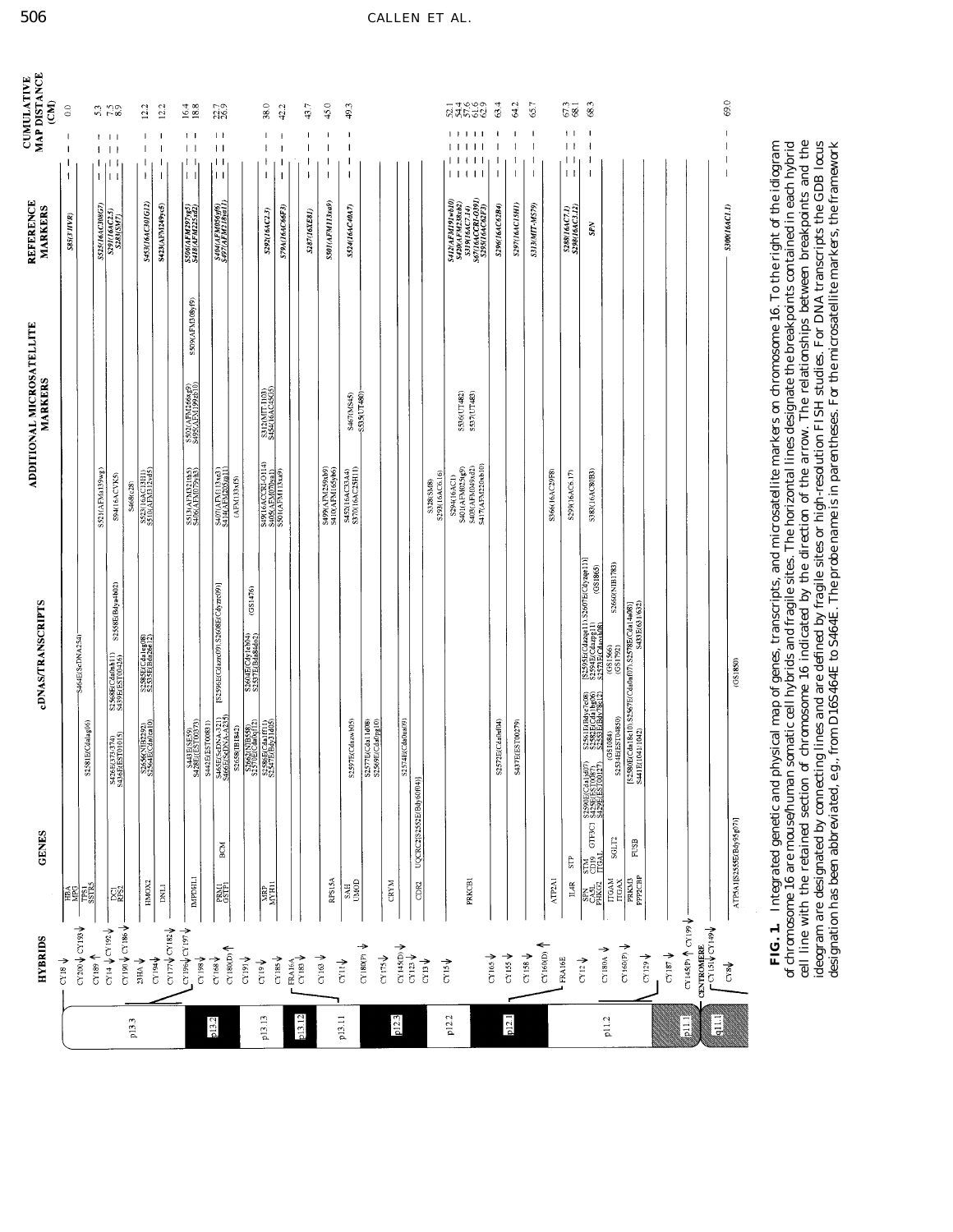| 70.0                                | r.<br>R.                     | 77.9                                                                   | 82.0             | 85.2                            |                  |                                      | 88.6                              | 90.7<br>91.8                                                                                                                                                                                                                                                                                                                                                                                                                                                                                                    | 34.5                                                                                                         |                          |                  | 86<br>857<br>857                                   |                                      |                  | 97.7             |                  |          | 98.7                                                       |                                                                              | 98.7                                                     | 99.7                                                     |                                                          |                                      | 102.3                  |                   |                              | 106.8           | 107.             | 109.4                         | $\frac{113.5}{116.7}$                   | 123.2                                                                | 126.0                                                            |                                    |                | 231850<br>231852                                                       |                                       | 142.8            | 142.8             | 145.6                            | 154.0                                                                                                                |
|-------------------------------------|------------------------------|------------------------------------------------------------------------|------------------|---------------------------------|------------------|--------------------------------------|-----------------------------------|-----------------------------------------------------------------------------------------------------------------------------------------------------------------------------------------------------------------------------------------------------------------------------------------------------------------------------------------------------------------------------------------------------------------------------------------------------------------------------------------------------------------|--------------------------------------------------------------------------------------------------------------|--------------------------|------------------|----------------------------------------------------|--------------------------------------|------------------|------------------|------------------|----------|------------------------------------------------------------|------------------------------------------------------------------------------|----------------------------------------------------------|----------------------------------------------------------|----------------------------------------------------------|--------------------------------------|------------------------|-------------------|------------------------------|-----------------|------------------|-------------------------------|-----------------------------------------|----------------------------------------------------------------------|------------------------------------------------------------------|------------------------------------|----------------|------------------------------------------------------------------------|---------------------------------------|------------------|-------------------|----------------------------------|----------------------------------------------------------------------------------------------------------------------|
| $\mathbf{I}$                        | $\mathbf{I}$                 | 111<br>$\overline{1}$                                                  | 1                | $\overline{\phantom{a}}$        |                  |                                      | $\mathbf{I}$<br>$\mathbf{I}$      | $\mathbf{1}$<br>T<br>$\vert \vert$                                                                                                                                                                                                                                                                                                                                                                                                                                                                              | $\overline{\phantom{a}}$<br>$\overline{\phantom{a}}$<br>$\overline{\phantom{a}}$<br>$\overline{\phantom{a}}$ |                          | $\mathbf{L}$     | $\vert$ $\vert$<br>$\mathbf{I}$<br>$\vert \ \vert$ |                                      |                  | п                |                  |          | $\mathbf{I}$<br>$\overline{\phantom{a}}$<br>$\overline{1}$ |                                                                              | 1<br>I.<br>$\mathbf{I}$                                  | $\mathbf{I}$<br>$\overline{\phantom{a}}$<br>$\mathbf{I}$ |                                                          |                                      | T                      |                   |                              |                 |                  | ı<br>$\overline{\phantom{a}}$ | $\mathbf{1}$<br>$\perp$<br>$\mathbf{L}$ | $\overline{\phantom{a}}$<br>$\mathbf{I}$<br>$\overline{\phantom{a}}$ | J.<br>$\mathbf{I}$<br>J<br>$\begin{array}{c} \hline \end{array}$ |                                    |                | $1 + 1 + 1$<br>1111<br>$1 + 1 +$<br>1111                               |                                       | $\mathbf{I}$     | J.<br>$\mathsf I$ | $\mathbf{I}$                     | $\mathsf I$                                                                                                          |
| S285(AC)                            | S261(MFD24)                  | 5304(16AC1.14)<br>5416(AFM210yg3)<br>5415(AFM205265)                   | S390(16AC10F5)   | S408(AFM137xf8)                 |                  |                                      | S320(16AC8.52)                    | S310(MIT-MH20)<br>S389(16AC10B3)                                                                                                                                                                                                                                                                                                                                                                                                                                                                                |                                                                                                              | S265(MFD23)              | S186(16AC16-101) | $\frac{5398(MFD168)}{5301(164C6.21)}$              |                                      |                  | S496(AFM214zg5)  |                  |          | S512(AFM320wf1)                                            |                                                                              | S522(16AC8.21)                                           | S260(MFD12)                                              |                                                          |                                      | <b>S450(16AC80H3)</b>  |                   |                              | S395(16AC33G1)  | S\$15(AFM340ye5) | S266(MFD62)                   | S504(AFM292xh5)<br>S289(16AC7.46)       | S505(AFM296tb1)                                                      | \$422(AFNI249xc5)                                                |                                    |                | S402(AFM031xa5)<br>S392(I6AC305E9)<br>S449(I6AC51A4)<br>S449(I6AC51A4) |                                       | S498(AMF218yb10) | S504(AFMa135xg5)  | S305(16AC1.15)                   | S303(16AC6.26)                                                                                                       |
|                                     |                              |                                                                        |                  |                                 |                  |                                      |                                   | \$533(c82)                                                                                                                                                                                                                                                                                                                                                                                                                                                                                                      | \$168(16AC16-42)<br>\$514(AFM330vd9)<br>\$400(AFM024xg1)                                                     | 869(MS15)<br>(AFM212wG1) |                  | S545(c178)                                         |                                      |                  |                  |                  |          |                                                            |                                                                              |                                                          |                                                          |                                                          |                                      |                        |                   |                              |                 |                  |                               |                                         |                                                                      |                                                                  |                                    |                |                                                                        |                                       |                  |                   |                                  |                                                                                                                      |
|                                     |                              |                                                                        |                  |                                 |                  |                                      |                                   | <b>SS27(UT481)</b>                                                                                                                                                                                                                                                                                                                                                                                                                                                                                              | 8503(AFM274ya5)<br>8508(AFM304xf1)<br>8494(AFM193xh10)                                                       |                          |                  | S397(MFD98)<br>S347(16AC12F8)                      |                                      |                  |                  |                  |          |                                                            |                                                                              |                                                          |                                                          |                                                          |                                      |                        |                   |                              |                 |                  |                               |                                         |                                                                      |                                                                  |                                    |                |                                                                        |                                       |                  |                   |                                  |                                                                                                                      |
| S302(16AC6.5)<br>S409(AFM161xa1)    |                              | 8411(AFM186xa)<br>8517(AFM132we9)<br>8419(AFM12542)<br>8419(AGAC26E3B) |                  | S306(16ACS.4)<br>S531(16AC8.15) |                  | S317(16AC7.9)                        |                                   | S526(UT746)                                                                                                                                                                                                                                                                                                                                                                                                                                                                                                     | <b>SAB7(UTS221)</b><br>S267(MFD65)<br>S164(16AC(6-15)<br>S451(16AC(69F12)                                    |                          |                  | S318(16AC8.20)<br>\$421(AFM240yb6)                 |                                      |                  |                  |                  |          |                                                            |                                                                              |                                                          |                                                          |                                                          | S485(UT5030)                         | AFM101xe3<br>AFM320wh1 |                   | S538(UT484)                  | S518(AFM132xg9) |                  | S507(AFM301zb9)               | S516(AFM350vd1)                         | SSII(AFMBI2xdI)<br>S40(16ACCRI-015)                                  |                                                                  |                                    | S363(16AC51G1) | \$332(16AC305D6)                                                       | S486(UT5217)                          |                  | S543(X75556)      | \$476(UT703)<br>\$413(AFM196xg1) |                                                                                                                      |
|                                     |                              | S2556E(Bdy97f07)                                                       |                  |                                 |                  | S462E(ScDNA-A319)                    |                                   |                                                                                                                                                                                                                                                                                                                                                                                                                                                                                                                 |                                                                                                              |                          |                  |                                                    | \$2584ECda1cb03<br>\$2540EBdab9d04   |                  |                  |                  |          |                                                            | (651553)                                                                     |                                                          |                                                          |                                                          |                                      |                        |                   |                              |                 |                  |                               |                                         |                                                                      |                                                                  |                                    |                |                                                                        |                                       |                  |                   |                                  |                                                                                                                      |
| S2551E(Bdy55c01)<br>S2661(NIB)932)  |                              | S2:536E(Bda63B12)<br>S2:560E(Bdya7a03)                                 |                  |                                 |                  | S2591E(Cda1je05)<br>S2589E(Cda1jb12) | S427E(755756)<br>S2562E(Cdo01g10) |                                                                                                                                                                                                                                                                                                                                                                                                                                                                                                                 |                                                                                                              |                          |                  | S2655(NIB2033)                                     | S2576E(Cda0wb08)<br>S2603E(Cdv1dd04) |                  |                  |                  |          |                                                            | S2659(IB2025                                                                 | \$2541E/Bdac1b04)<br>\$2647(GS3415)<br>\$2587E(Cda1fg11) |                                                          | S2657(IB727)                                             | [S2606E(Cdy23b05), S2593E(Cda23b05)] |                        |                   | S2650(GS684)                 |                 |                  |                               |                                         |                                                                      |                                                                  |                                    |                |                                                                        | S2644(GS729)<br>S2645(GS1536)         |                  |                   | S2663(NIB609)                    | \$2592E(Cda1je10)<br>\$444E(BBC1)<br>\$2548E(Bdy37e07)                                                               |
| S2600E(Cdy0ze10)<br>S473E(EST01969) | (GS1709)<br>\$463E(ScDNA-E1) | S470E(EST02246)<br>$($ KI0037)                                         | S2539E(Bdab0h04) | (KIAA0025)<br>\$434E(EST00973)  | S2602E(Cdylaf06) | S2566E(Cda0kd02)<br>S2598E(Cdy0cc07) | 44e12)]                           |                                                                                                                                                                                                                                                                                                                                                                                                                                                                                                                 |                                                                                                              |                          | S438E(EST00255)  | S460E(ScDNA-92)<br>S461E(ScDNA-A187)               | S667ECTG-B43)<br>S25S4E/B4v91f03)    | S2605E(Cdy1gf07) | S2533E(EST06651) | S2538E(Bda97h10) | (GS1002) |                                                            | 82544E(Bdy25c01)<br>82563E(Cda01h11)<br>82583E(Cda1ca04)<br>82583E(Cda1ca04) |                                                          |                                                          | \$471E(EST01953)<br>\$472E(EST01954)<br>\$430E(EST00132) |                                      | S2657(NIB727)          | F245SIE(Bdac5g01) | (GS980)<br>S459E(ScDNA-A129) |                 |                  | S435E(EST00978)<br>(051487)   | S2559E(Bdya4d04)                        |                                                                      |                                                                  | S458E(ScDNA-F3)<br>S424E(EST00034) |                |                                                                        | S2575E(Cda0uf06)<br>F200SIE(Bdyc4f09) | (G51516)         |                   | F245SIE(Bda45f05)                | $\frac{8469\textrm{E}(\mathrm{EST100899})}{8532\textrm{E}(\mathrm{EST106702})}$ $8457\textrm{E}(\mathrm{SeDNA-AS5})$ |
| CKBP1<br>PHKB[S2546E9Bdy29b01)]     |                              |                                                                        |                  |                                 | CES1             | <b>CETP</b><br><b>SPS</b><br>CXC     | GOT2[S2550E(Bdy-                  |                                                                                                                                                                                                                                                                                                                                                                                                                                                                                                                 |                                                                                                              |                          |                  | APOEL1                                             | <b>SLC9A5</b>                        |                  |                  |                  |          |                                                            |                                                                              |                                                          |                                                          |                                                          | <b>DHODH</b>                         |                        |                   |                              |                 |                  |                               |                                         |                                                                      |                                                                  | COX4                               |                |                                                                        |                                       |                  |                   |                                  | $rac{35}{350}$                                                                                                       |
|                                     |                              |                                                                        | MMP <sub>2</sub> | GNAO1                           | ĘĒ               | POLRZC                               |                                   | $\begin{array}{c c} \mathcal{M} \text{GUSY} & \mathcal{M} \text{GUSY} \smallsetminus \mathcal{M} \text{GUSY} \smallsetminus \mathcal{M} \text{GUSY} \smallsetminus \mathcal{M} \text{GUSY} \smallsetminus \mathcal{M} \text{GUSY} \smallsetminus \mathcal{M} \text{GUSY} \smallsetminus \mathcal{M} \text{GUSY} \smallsetminus \mathcal{M} \text{GUSY} \smallsetminus \mathcal{M} \text{GUSY} \smallsetminus \mathcal{M} \text{GUSY} \smallsetminus \mathcal{M} \text{GUSY} \smallsetminus \mathcal{M} \text{G$ |                                                                                                              |                          |                  | 37<br>연日                                           | LCAT                                 |                  | $\overline{E}$   |                  |          |                                                            | <b>ALDOA</b>                                                                 | <b>NMORI</b>                                             | CALB <sub>2</sub>                                        |                                                          | 闊                                    |                        |                   | CTRB1                        |                 |                  |                               |                                         | PLCG2                                                                | CY100V CY114VCY108V                                              |                                    |                |                                                                        |                                       |                  |                   |                                  | ART<br><b>BOLLER</b><br>CMAR<br>MCIR                                                                                 |

genetic markers are presented on the right of the figure (in the column headed "Reference Markers") in italics, while other markers in this column<br>were inserted using the ALL option of CRIMAP (see Materials and Methods). T ESTs that are identical by sequence homology to each other or to a localized gene, or are ESTs derived from the same transcript, are denoted by<br>brackets, i.e., [GOT2, S2550E]. genetic markers are presented on the right of the figure (in the column headed "Reference Markers") in italics, while other markers in this column<br>were inserted using the A.L. option of CRI/MAP (see Materials and Methods). Microsatellite Markers" have not been integrated into the genetic map of reference markers but are located by analysis of the somatic cell hybrids. brackets, i.e., [GOT2, S2550E].

# INTEGRATION OF TRANSCRIPT AND GENETIC MAPS 507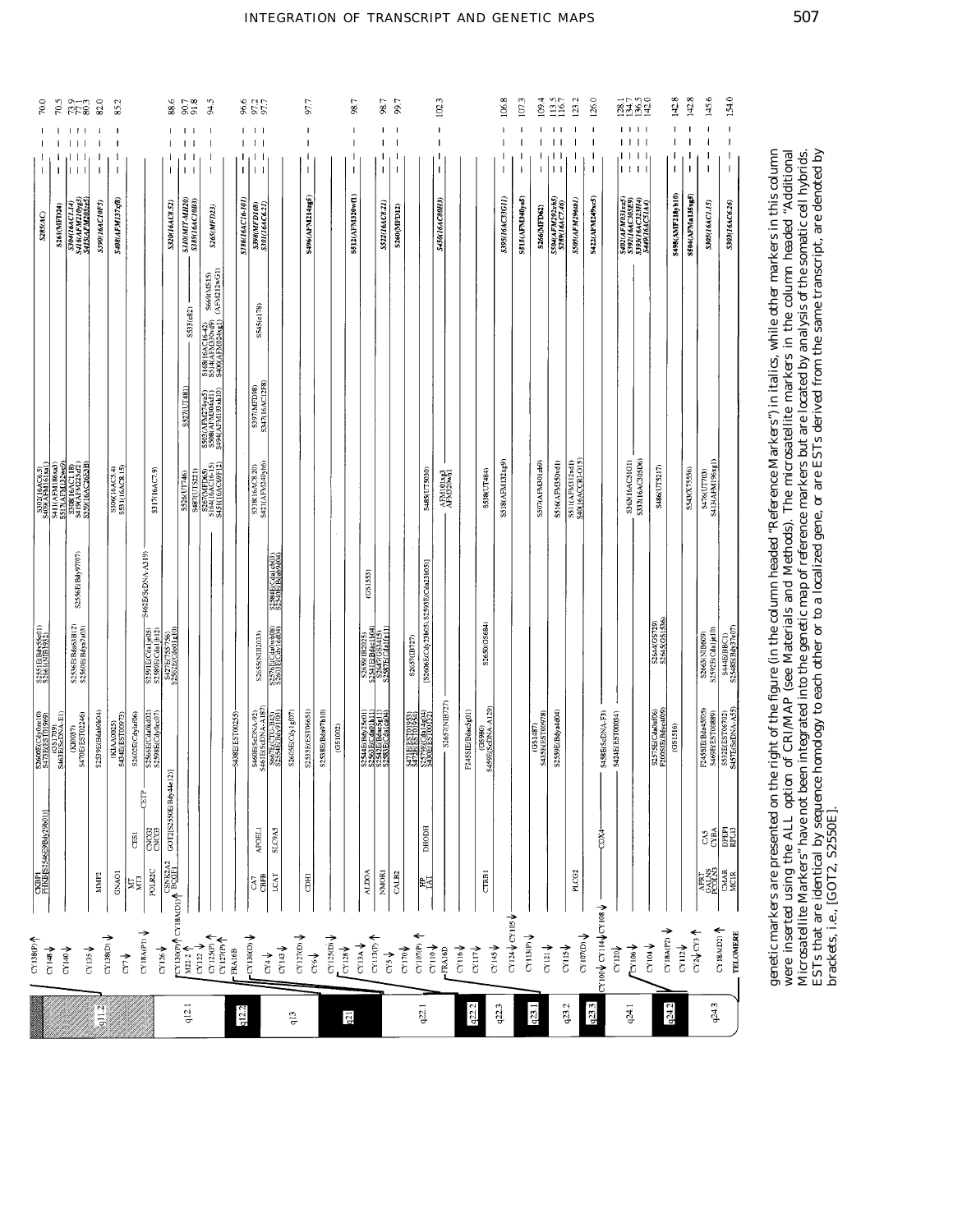

**FIG. 2.** Correlation between genetic distance and physical distance on the short arm of chromosome 16. The genetic distance is presented as the cumulative female (circles), male (diamonds), and sex-averaged (triangles) map distances in cM from D16S423 to D16S298. The physical distances between somatic cell hybrid breakpoints were calculated from the megaYAC contig of chromosome 16. Genetic markers were assumed to be at the midpoint of an interval, for a single marker, or where there was more than one genetic marker to be equally distributed between the hybrid breakpoints defining the physical interval.

D10051) were used to PCR amplify DNA from the of DNA. The relationship presented on the graph as-NIGMS hybrid panel. Results were consistent with a sumes equal distribution of microsatellite markers localization on chromosome 20. within an interval defined by hybrid breakpoints.

tween markers of 2.8 cM with the largest interval being expansion of the genetic map in this region. 11.1 cM. Listed in Fig. 1 are the microsatellite markers included in this genetic map and additional microsatel- **DISCUSSION** lite markers that have been localized to the physical map using somatic cell hybrids. For each marker in One hundred forty-one genetic markers, 76 genes, the short arm, from 16p13.3 to 16p11.2, the genetic and 124 transcripts have been integrated into a physidistance in cM is plotted against the estimated physical cal map of chromosome 16 (Fig. 1) using a single mapdistance in Mb (Fig. 2). The megaYAC contig was not ping resource, a high-resolution mouse/human somatic sufficiently detailed to enable an estimation of physical cell panel of chromosome 16. This physical map condistance for other regions of the chromosome. There sists of 93 breakpoints represented in mouse/human was a small gap in the megaYAC contig in the region somatic cell hybrids and four fragile sites that together between the hybrid breakpoints CY19 and CY185, but define 82 intervals of average size of 1.2 Mb and potenadditional evidence (unpublished) suggests that this tially define 93 intervals of 1 Mb average size. This gap is small. For the long arm, the existence of several integrated map will provide a resource to allow rapid gaps in the contig inhibited the construction of a contig- selection of flanking microsatellite markers for further uous physical map. Data were not sufficiently detailed detailed genetic localization of a disease gene. Since to enable exact distances to be determined between the the physical location of these genetic markers is known, genetic markers. Therefore, each genetic marker was the physical interval containing the disease gene can assumed to be midway between its flanking somatic be defined by somatic cell hybrid breakpoints. The cell hybrid breakpoints. Where there was more than genes and expressed sequences in each region will then one genetic marker in an interval these were assumed provide potential candidate genes for the mapped disto be equidistant. For the estimated 23 Mb of the short ease. However, use of PCR to localize transcripts does arm represented in Fig. 2, 1 cM of the sex-averaged not usually allow discrimination between functional

The male map is 1.3-fold longer than the female map gene. in the region from D16S423 to D16S501. Proximal to The existence of such detailed physical maps proequivalent to 1 cM representing approximately 100 kb some 16 are relatively diffuse, and there is no obvious

The genetic map provides an average distance be- Therefore, this may lead to an underestimate of the

map is equivalent to 400 kb. This can be determined only Also depicted in Fig. 2 are the sex-specific distances. by more detailed studies of the genomic structure of a

this region male recombination is greatly reduced. The vides the opportunity to examine the density of genes frequency of recombination in the female is maintained in different regions of the chromosome. Evidence from at a relatively constant rate/unit of physical distance. FISH studies using a GC-rich isochore (Saccone *et al.,* An exception is between the markers D16S412 to 1992) and CpG islands (Craig and Bickmore, 1994) sug-D16S295, in the region between the hybrid breakpoints gests that G-negative bands, especially those at the CY15 and CY165, where the recombination frequency telomeres, are gene-rich, while G-positive bands are is increased in both sexes. In females, this increase is gene-poor. The majority of G-positive bands on chromo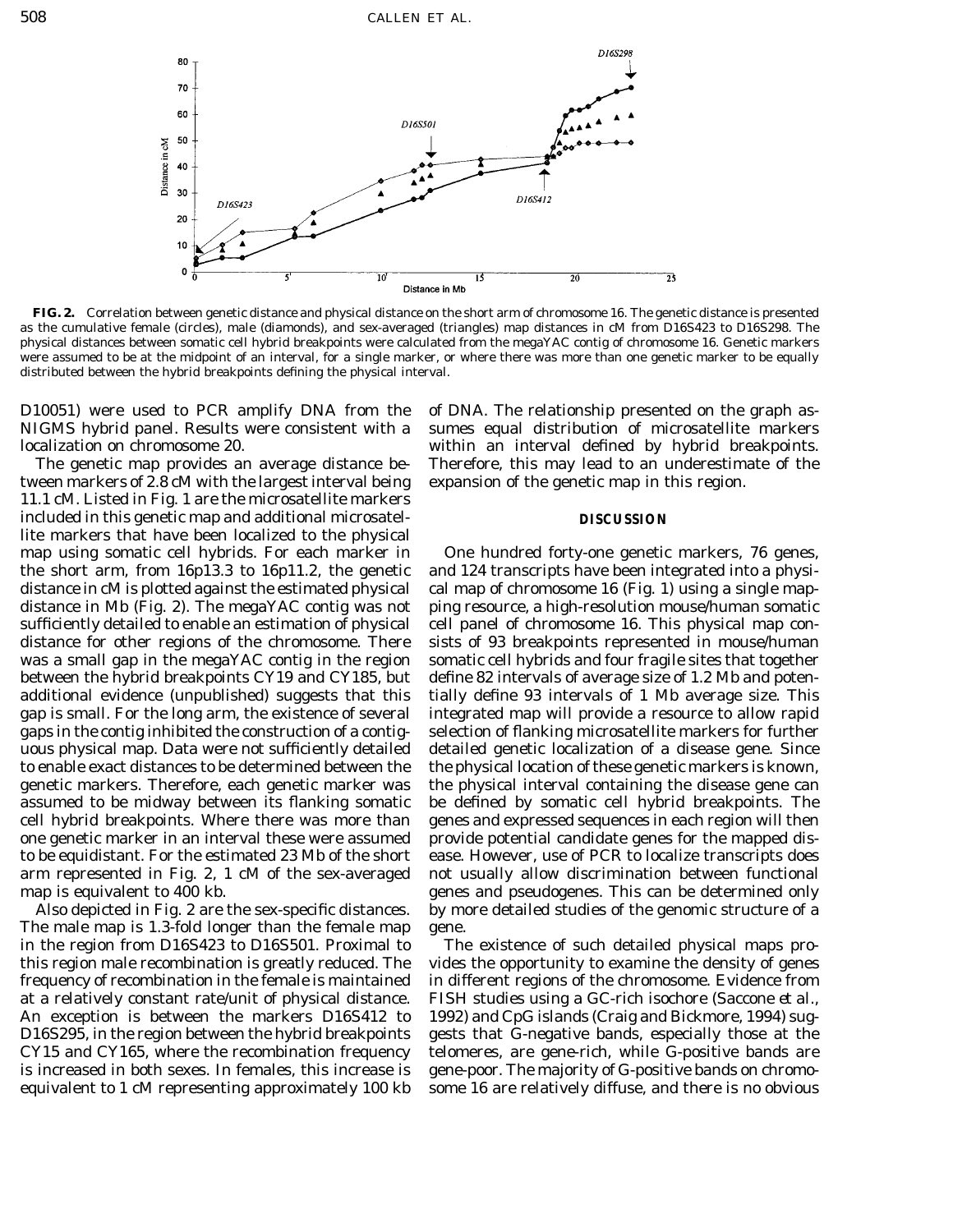ficiency apply only to the intensely G-positive bands. nomenon.

since mapping in this region is underrepresented in some. this study. Experience from preliminary work aimed at cloning the gene for polycystic kidney disease indi- **ACKNOWLEDGMENTS** cated a high gene density in this region (Harris *et al.,* 1990). Regions from Fig. 1 indicating potential regions We acknowledge support from the National Health and Medical of high gene density are 16q22.1 and 16q24.3, both of Research Council of Australia and the U.S. Department of Energy which were highlighted in the studies by Saccone *et al.* (Grant DE-FG02-89-ER-60863). We thank Nicolas Vignier and the (1992) An additional region containing many genes is Genexpress Program team for technical assistance.

tigs for chromosome 16 (Doggett and Callen, 1995) pro- of Pharmacology, Denver. vides the opportunity to relate genetic and physical distances. It is possible that consistent deletions in **REFERENCES** megaYACs could lead to an underestimate of physical distance, but considering the density of STSs used to Acker, J., Mattei, M.-G., Wintzerith, M., Roeckel, N., Depetris, D., generate the megaYAC contig, these are unlikely to be Vigneron, M., and Kedinger, C. (1994). Chromosomal localization<br>extensive A region of an estimated distance of 23 Mb of human RNA polymerase II subunit genes. *Genomics* extensive. A region of an estimated distance of 23 Mb,<br>from 16p13.3 to 16p11.2, was the longest region of con-<br>tinuous megaYAC coverage. Over this interval, a sex-<br>averaged genetic distance of 1 cM is equivalent to an  $\frac{$ averaged genetic distance of 1 cm is equivalent to and Localization to human chromosome 16p11.2. *Genomics* 23: 275–<br>estimated physical distance of 400 kb. This compares 277. with the whole chromosome average of approximately Auffray, C., Behar, G., Bois, F., Bouchier, C., Da Silva, C., Devignes, 600 kb/cM (total length of sex-averaged genetic map M-D., Duprat, S., Houlgatte, R., Jumeau, M-N., Lamy, B., Lorenzo, 152 cM (Kozman *et al.,* 1995), total length of chromo-<br>
F., Mitchell, H., Mariage-Samson, R., Pietu, G., Pouliot, Y., Sebas-<br>
some 95 Mb). A more detailed analysis of the sex spectrum Kabaktchis, C., and Tessier, A. (1995 some 95 Mb). A more detailed analysis of the sex-sperific recombination shows that for the first 15 Mb of<br>this estimated 23-Mb region, male recombination is<br>this estimated 23-Mb region, male recombination is consistently greater than that of female. However, Barnes, T., Parry, P., Hart, I., Jones, C., Minet, M., and Patterson, proximal to the marker D16S501 the male rate is sup- dehydrogenase, an enzyme involved in UMP synthesis, electron pressed with respect to the female. The findings of gen-<br>
eral superoxide generation, to human chromosome re-<br>
gion 16q22. Somatic Cell Mol. Genet. 19: 405-411. eral suppression of male recombination across the cen-<br>tromere but greater male recombination at the te-<br>lomeres has been previously described for this<br>chromosome (Kozman *et al.*, 1995). Of particular inter-<br> $\frac{16q13-q22.$ est is a region of greatly increased recombination that on mouse chromosome 8. *Cytogenet. Cell Genet.* **58:** 1997.

evidence for lack of genes in these regions, although is present in both sexes, but particularly evident in the hybrid breakpoints have not always been related females, where 1 cM is equivalent to a estimated physito the G-banding pattern. An exception is band 16q21, cal distance of 100 kb. This is a conservative estimate which is an intensely staining G-positive band that due to the absence of detailed physical distances bemaintains its integrity at high levels of banding resolu- tween the microsatellite markers. This hot spot of retion. Individuals who have a normal phenotype and combination is unlikely to be an artifact, as the megaare heterozygous for a deletion of this band have been YAC contig is highly redundant in this region, giving described (Witt *et al.,* 1988). The somatic cell hybrid a reliable estimate of physical distance, and three of the CY130 was derived from this deleted chromosome. five genetic markers (D16S67, D16S295, and D16S319) From the megaYAC contig this band is estimated to have been typed in the extended set of 40 CEPH famibe 4.2 Mb, and only a single transcript has been local- lies. Hot spots of recombination have been documented ized within the deletion contained in CY130. There- within the DMD gene, where rates of 1 cM/91 kb over fore, 16q21 is a G-positive band that is deficient in a 440-kb region were described (Oudet *et al.,* 1992). transcripts and possibly deficient in cytogenetic Together with the results of this study, it is evident breakpoints. It is likely that the properties of gene de- that hot spots of recombination may be a general phe-

A second region, which contains a single mapped In conclusion, the mouse/human somatic cell hybrid gene, is between the hybrid breakpoints CY185 and panel of chromosome 16 provides average physical CY11 in p13.11, encompassing an estimated 2.7 Mb of mapping at a resolution of near 1 Mb, and this is an DNA. This is the region that contains FRA16A, which ideal resource for integrating a variety of data generis situated in an extensive duplicated segment that has ated from various sources. The construction of such an yet to be resolved in detail (Nancarrow *et al.,* 1994). integrated map containing genetic markers and gene 16p13.3 is gene rich. This is not obvious from Fig. 2, transcripts provides a unique resource for this chromo-

(1992). An additional region containing many genes is<br>16p11.2. Of the genes located to this region, a number<br>are involved in cell surface receptors.<br>The construction of high-resolution megaYAC con-<br>The construction of high We thank T. J. Stevens and N. A. R. Walter from the Department

- 
- 
- 
- 
-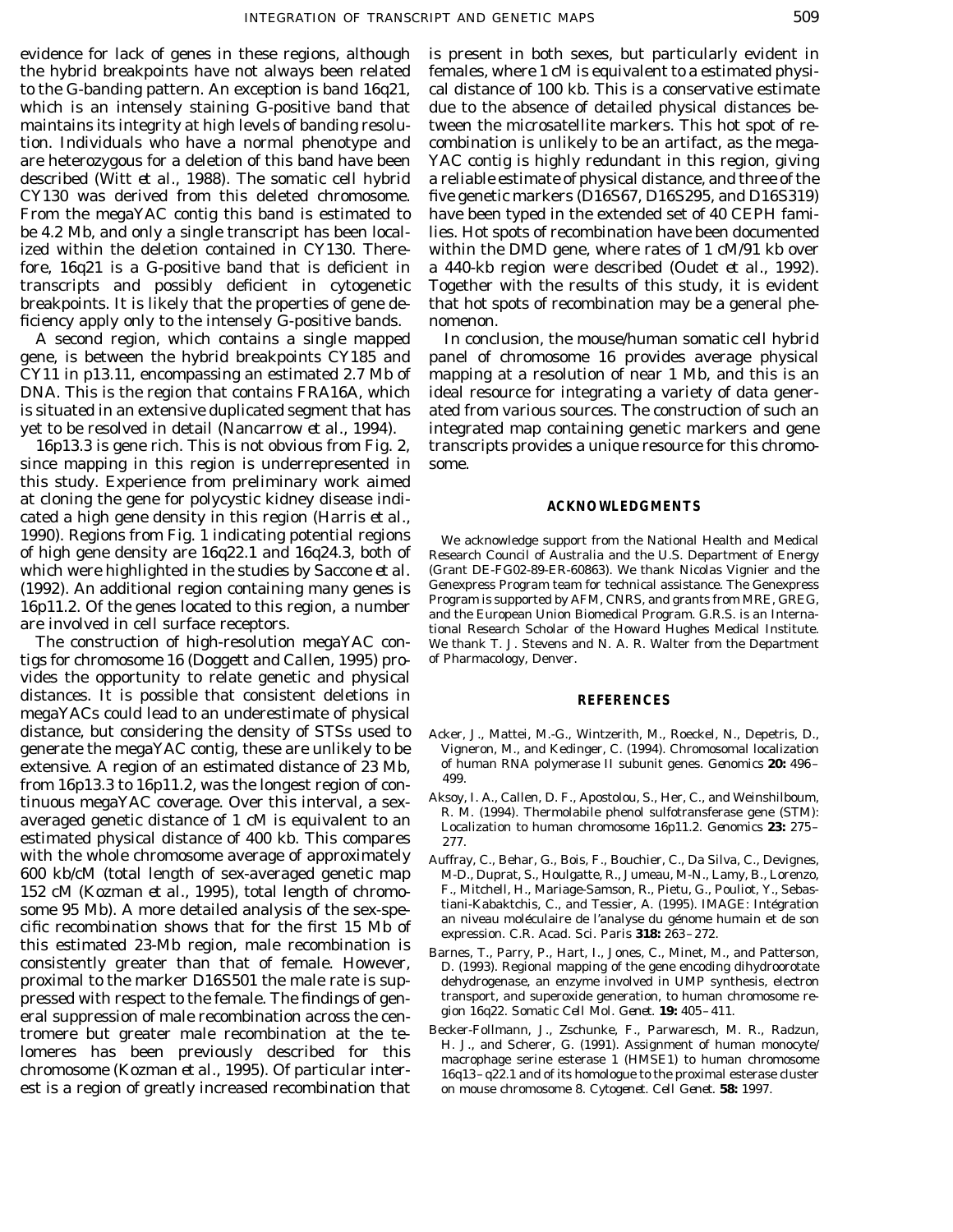- Callen, D. F. (1986). A mouse–human hybrid cell panel for mapping Stevens, T. J., Robinson, M., Orpana, A. K., and Sikela, J. M. human chromosome 16. *Ann. Génét.* **29:** 235–239. (1992). Single pass sequencing and physical and genetic mapping
- Callen, D. F., Baker, E., Eyre, H. J., and Lane, S. A. (1990). An of human brain cDNAs. *Nature Genet.* **2:** 180–185. expanded mouse–human hybrid cell panel for mapping human Klanke, C. A., Su, Y. R., Callen, D. F., Wang, Z., Meneton, P., Baird,
- of the human mitogen-activated protein kinase p44<sup>erk1</sup>. Mol. Cell.
- On the structure and chromosome location of the 72- and 92-kDa cell growth promoting polypeptide derived from the 12kD<br>B cuman type IV collagenase genes. *Genomics* 9: 429–434. growth factor gene (BCGF1). *FEBS Letters* 36
- 
- 
- mauer, M. C., Pierce, E. A., Bruns, G. A. P., Curnutte, J. 1., and<br>
Orkin, S. H. (1990). Human neutrophil cytochrome b light chain<br>
(p22*-phox*): Gene structure, chromosomal location, and mutations<br>
in cytochrome-negative
- Doggett, N. A., and Callen, D. F. (1995). Report of the third international workshop on human chromosome 16 mapping 1994. Cytogenet. Cell Genet. **68:** 165-184.<br>
E. (1995). Report of the third international version of the h
- Dooley, T. P., Mitchison, H. M., Munroe, P. B., Probst, P., Neal, M.,<br>Siciliano, M. J., Deng, Z., Doggett, N. A., Callen, D. F., Gardiner,<br>R. M., and Mole, S. E. (1994). Mapping of two phenol sulphotrans-<br>Ferase genes: Hem
- 
- Durkin, A. S., Maglott, D. R., and Nierman, W. C. (1992). Chromo-<br>somal assignment of 38 human brain expressed sequence tags<br>(ESTs) by analyzing fluorescently labeled PCR products from hy-<br>Murakawa, K., Matsubara, K., Fuku
- melanocortin-1 ( $\alpha$ -melanocyte stimulating hormone) receptor Nagao, Y., Platero, J. S., Waheed, A., and Sly, W. S. (1993). Human (MC1R) to human chromosome 16024.3 by fluorescence in situ mitochondrial carbonic anhydrase (MC1R) to human chromosome 16q24.3 by fluorescence *in situ*
- *Acad. Sci. USA* **90:** 7025–7627.<br> *Acad. Sci. USA* **90:** 7025–7627.<br>
Siniscalco, M. (1992). *In situ* manning of the gene coding for a Nagao, Y., Batanian, J. R., Clemente, M. F., and Sly, W. S. (1995). leucine zipper DNA binding protein (CDR62) to  $16p12-16p13.1$ .
- Harris, P. C., Barton, N. J., Higgs, D. R., Reeders, S. T., and Wilkie,<br>A. O. M. (1990). A long-range restriction map between the  $\alpha$ -globin Nancarrow, J. K., Kremer, E., Holman, K., Eyre, H., Doggett, N. A., complex and a marker closely linked to the polycystic kidney dis-
- of chromosomal fragile site genesis. *Science* **264:** 1938–1941. Hernandez, D., Egan, S. E., Yulug, I. G., and Fisher, E. M. C. (1994). Mapping the gene that encodes phosphatidylinositol-specific phos-
- Janssen, U., Fink, T., Lichter, P., and Stoffel, W. (1994). Human mitochondrial 3,2-*trans*-enoyl-CoA isomerase (DCl): Gene struc- Oudet, C., Hanauer, A., Clemens, P., Caskey, T., and Mandel, J.-L.
- 35–41. *Pharmacol.* **45:** 417–427.
- 

- chromosome 16. *Ann. Génét.* **33:** 190–195. N., Kandasamy, R. A., Orlowski, J., Otterud, B. E., Leppert, Charest, D. L., Mordet, G., Harder, K. W., Jirik, F., and Pelech, M. F., Shull, G. E., and Menon, A. G. (1995). Molecular cloning and physical and genetic mapping of a novel human  $Na^+/H^+$  exchanger S. L. (1993). Molecular cloning, expression, and characterization physical and genetic mapping of a novel human Na<sup>+</sup>/H<sup>+</sup> exchanger of the human mitogen-activated protein kinase n44<sup>crk1</sup> Mol. Cell (NHE5/SLC9A5) to chrom
- *Biol.* **13:** 4679–4690. Kovanen, P. E., Virtaneva, K., Harju, L., Kantor, C., Gahmberg, Collier, I. E., Bruns, G. A., Goldberg, G., and Gerhard, D. S. (1991). C. G., Timonen, T. (1995). Expression and characterisation of a B<br>On the structure and chromosome location of the 72- and 92-kDa cell growth promoting
- human type IV collagenase genes. *Genomics* **9:** 429–434. growth factor gene (BCGF1). *FEBS Letters* **361:** 233–237. Craig, J. M., and Bickmore, W. A. (1994). The distribution of CpG<br>islands in mammalian chromosomes. *Nature Genet.* 7: 376–381.<br>D'Arigo, K. L., Kremmidiotis, G., Callen, D. F., Doggett, N. A., Buck-<br>ler, A. J., and Lerner,
- ler, A. J., and Lerner, T. J. (1995). Mapping of the gene for human<br>transcription factor IIIC box B binding subunit to human chromo-<br>some 16p12.1-p11.2 by exon amplification. *Genomics*, in press.<br>Dinauer, M. C., Pierce, E
	-
	-
- disease. *Biochem. Biophys. Res. Commun.* **205:** 482–489. McBride, O. W., Pirtle, I. L., and Pirtle, R. M. (1989). Localization Duncan, A. M. V., Ozawa, T., Suzuki, H., and Rozen, R. (1993). Assignment of the gene for the
	- 16p12. *Genomics* **18:** 455–456. Moxley, G., Miller, J. S., Diehl, S., and Schwartz, L. B. (1994). *Eco*RV
- brid cell panels. *Genomics* **14:** 808–810. K. (1994). Chromosomal assignments of 3\*-directed partial cDNA Gantz, I., Yamada, T., Tashiro, T., Konda, Y., Shimoto, Y., Miwa,<br>H., and Trent, J. M. (1994). Mapping of the gene encoding the<br>H., and Trent, J. M. (1994). Mapping of the gene encoding the
	- hybridization. *Genomics* **19:** 394–395. cellular localization, and mapping to chromosome 16. *Proc. Natl.*
	- Siniscalco, M. (1992). *In situ* mapping of the gene coding for a Nagao, Y., Batanian, J. R., Clemente, M. F., and Sly, W. S. (1995). leucine zipper DNA binding protein (CDR62) to 16p12–16p13.1. Genomic organization of the *Genomics* **13:** 1340–1342. **for mitochondrial carbonic anhydrase V**, and their localization to **chrome** B C Barton N I Higgs D B Booders S T and Wilkip **chromosomes** 16q and 16p. *Genomics*, **28:** 477–484.
	- A. O. M. (1990). A long-range restriction map between the  $\alpha$ -globin Nancarrow, J. K., Kremer, E., Holman, K., Eyre, H., Doggett, N. A., complex and a marker closely linked to the polycystic kidney dis-<br>Le Paslier, D., Ca ease 1 (PKD1) locus. *Genomics* **7:** 195–206. R. I. (1994). Implications of FRA16A structure for the mechanism
	- pholipase  $C-\gamma$ 2 in the human and the mouse. *Genomics* 23: 504– teche, C., and Tedder, T. F. (1994). CD19 maps to a region of 507.<br>
	507. conservation between human chromosome 16 and mouse chromo-<br>
	507. I Eink T. Lichter P. and Stoffel W. (1994) Human some 7. Immunogenetics **39:** 322–328.
	- ture and localization to chromosome 16p13.3. *Genomics* **23:** 223– (1992). Two hot spots of recombination in the DMD gene correlate 228. with the deletion prone regions. *Hum. Mol. Genet.* **1:** 599–603.
- Jones, T. A., Barker, H. M., da Cruz e Silva, E. F., Mayer-Jaekel, Panetta, R., Greenwood, M. T., Warszynska, A., Demchyshyn, L. L., R. E., Hemmings, B. A., Spurr, N. K., Sheer, D., and Cohen, Day, R., Niznik, H. B., Srikant, C. B., and Patel, Y. C. (1993). P. T. W. (1993). Localization of the genes encoding the catalytic Molecular cloning, functional characterization, and chromosomal subunits of protein phosphatase 2A to human chromosome bands localization of a human somatostatin receptor (somatostatin recep-5q23–q31 and 8p12–p11.2, respectively. *Cytogenet. Cell Genet.* **63:** tor type 5) with preferential affinity for somatostatin-28. *Mol.*
- Khan, A. S., Wilcox, A. S., Polymeropoulos, M. H., Hopkins, J. A., Polymeropoulos, M. H., Xiao, H., Sikela, J. M., Adams, M., Venter,